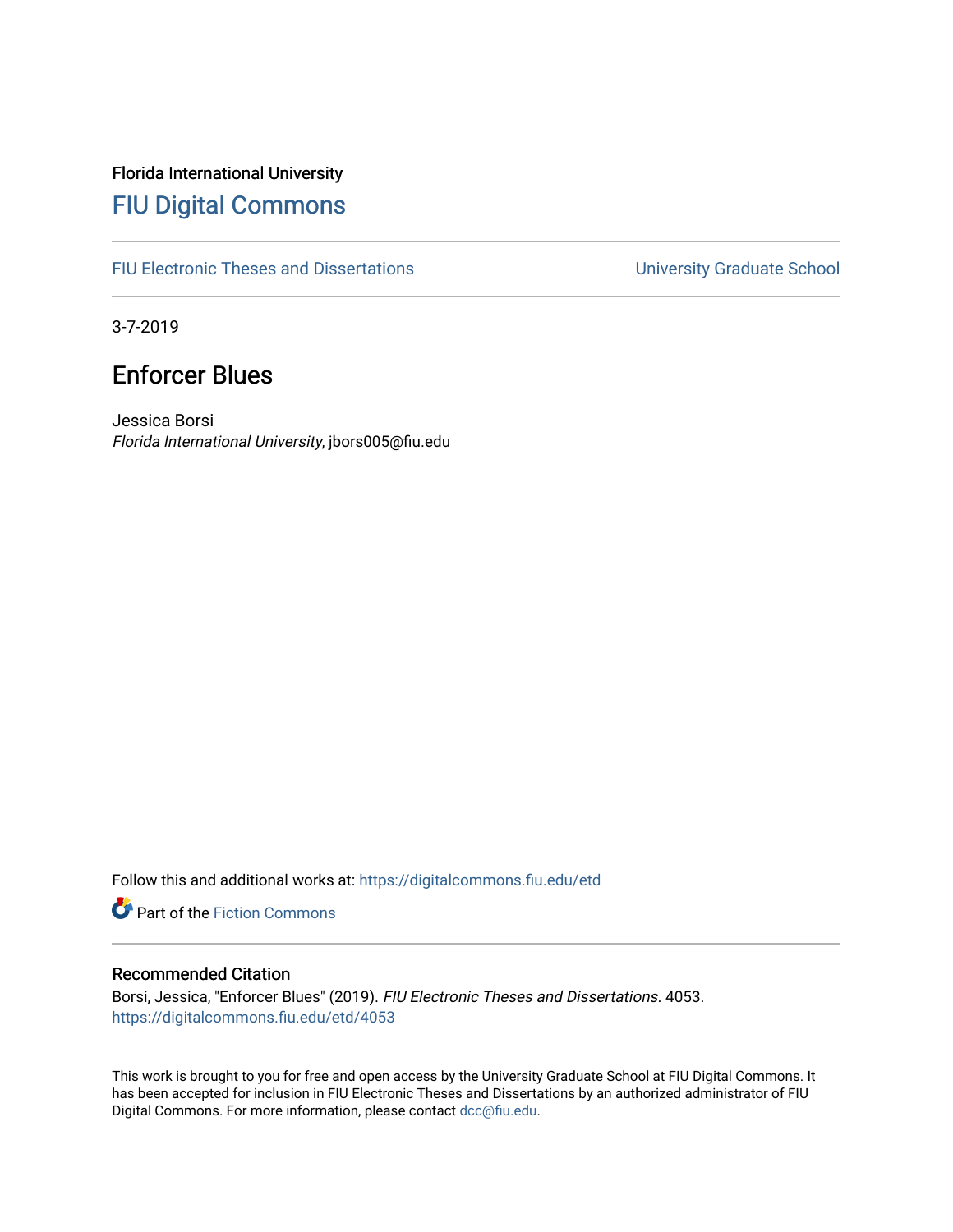# FLORIDA INTERNATIONAL UNIVERSITY

Miami, Florida

## ENFORCER BLUES

A thesis submitted in partial fulfillment of

the requirements for the degree of

## MASTER OF FINE ARTS

in

## CREATIVE WRITING

by

Jessica Borsi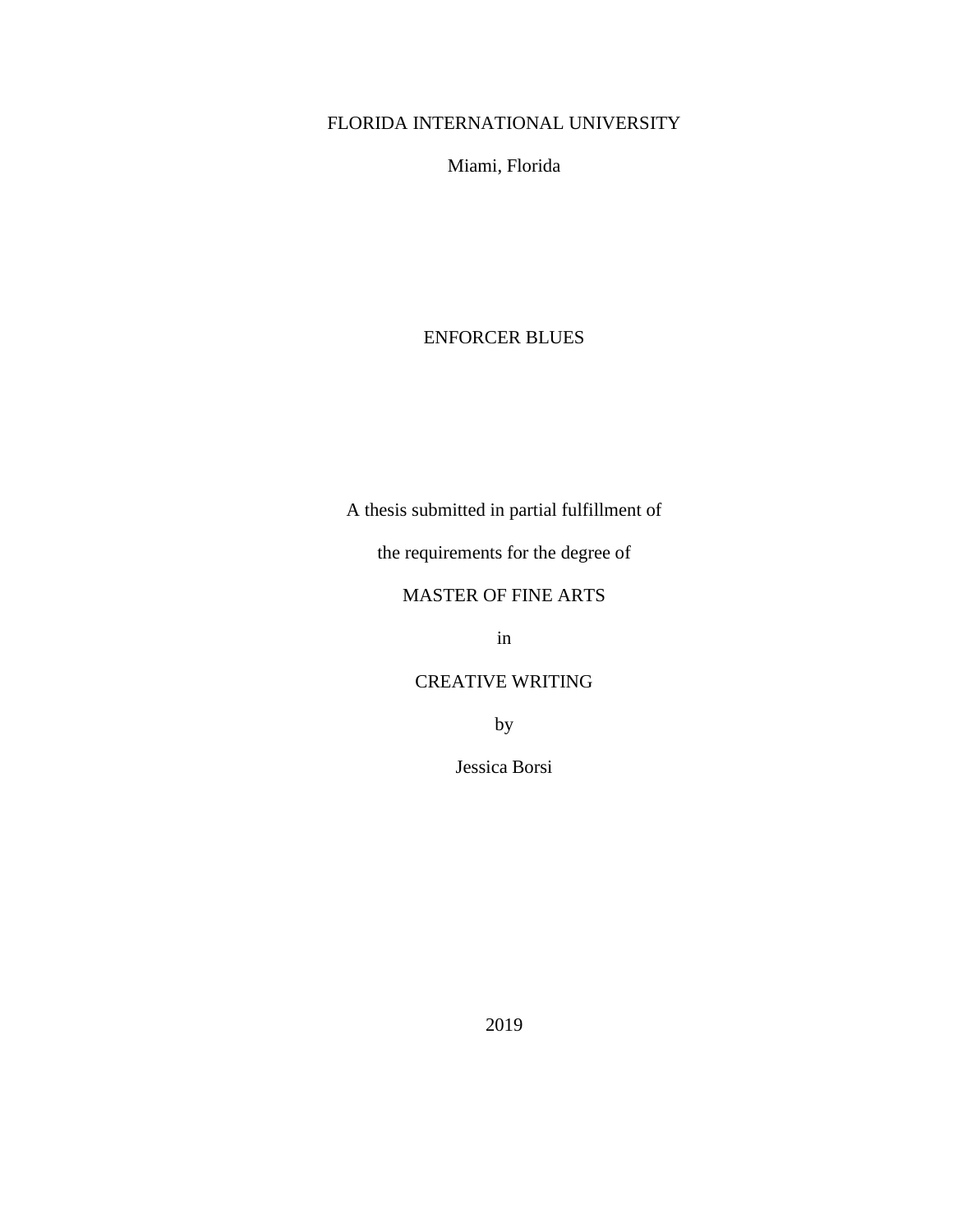To: Dean Michael Heithaus Colleges of Arts, Sciences, and Education

This thesis, written by Jessica Borsi, and entitled Enforcer Blues, having been approved in respect to style and intellectual content, is referred to you for judgment.

We have read this thesis and recommend that it be approved.

Lynne Barrett

Vernon Dickson

Lester Standiford, Major Professor

\_\_\_\_\_\_\_\_\_\_\_\_\_\_\_\_\_\_\_\_\_\_\_\_\_\_\_\_\_\_\_\_\_\_\_\_\_\_\_

\_\_\_\_\_\_\_\_\_\_\_\_\_\_\_\_\_\_\_\_\_\_\_\_\_\_\_\_\_\_\_\_\_\_\_\_\_\_\_

\_\_\_\_\_\_\_\_\_\_\_\_\_\_\_\_\_\_\_\_\_\_\_\_\_\_\_\_\_\_\_\_\_\_\_\_\_\_\_

Defense Date: March 7, 2019

The thesis of Jessica Borsi is approved.

| Dean Michael R. Heithaus                  |
|-------------------------------------------|
| Colleges of Arts, Sciences, and Education |

\_\_\_\_\_\_\_\_\_\_\_\_\_\_\_\_\_\_\_\_\_\_\_\_\_\_\_\_\_\_\_\_\_\_\_\_\_\_\_

\_\_\_\_\_\_\_\_\_\_\_\_\_\_\_\_\_\_\_\_\_\_\_\_\_\_\_\_\_\_\_\_\_\_\_\_\_\_\_

Andrés G. Gil Vice President for Research and Economic Development and Dean of the University Graduate School

Florida International University, 2019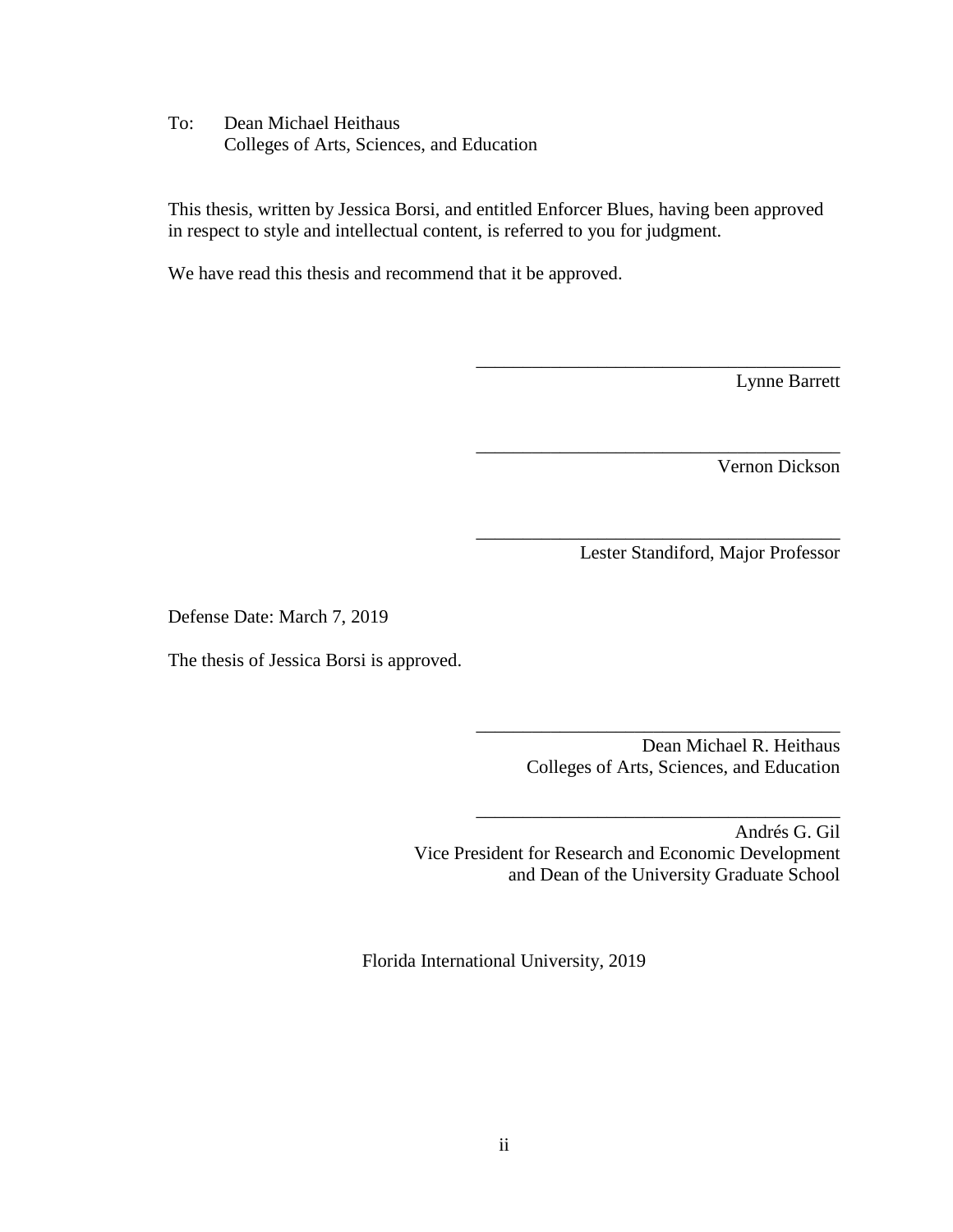© Copyright 2019 by Jessica Borsi

All rights reserved.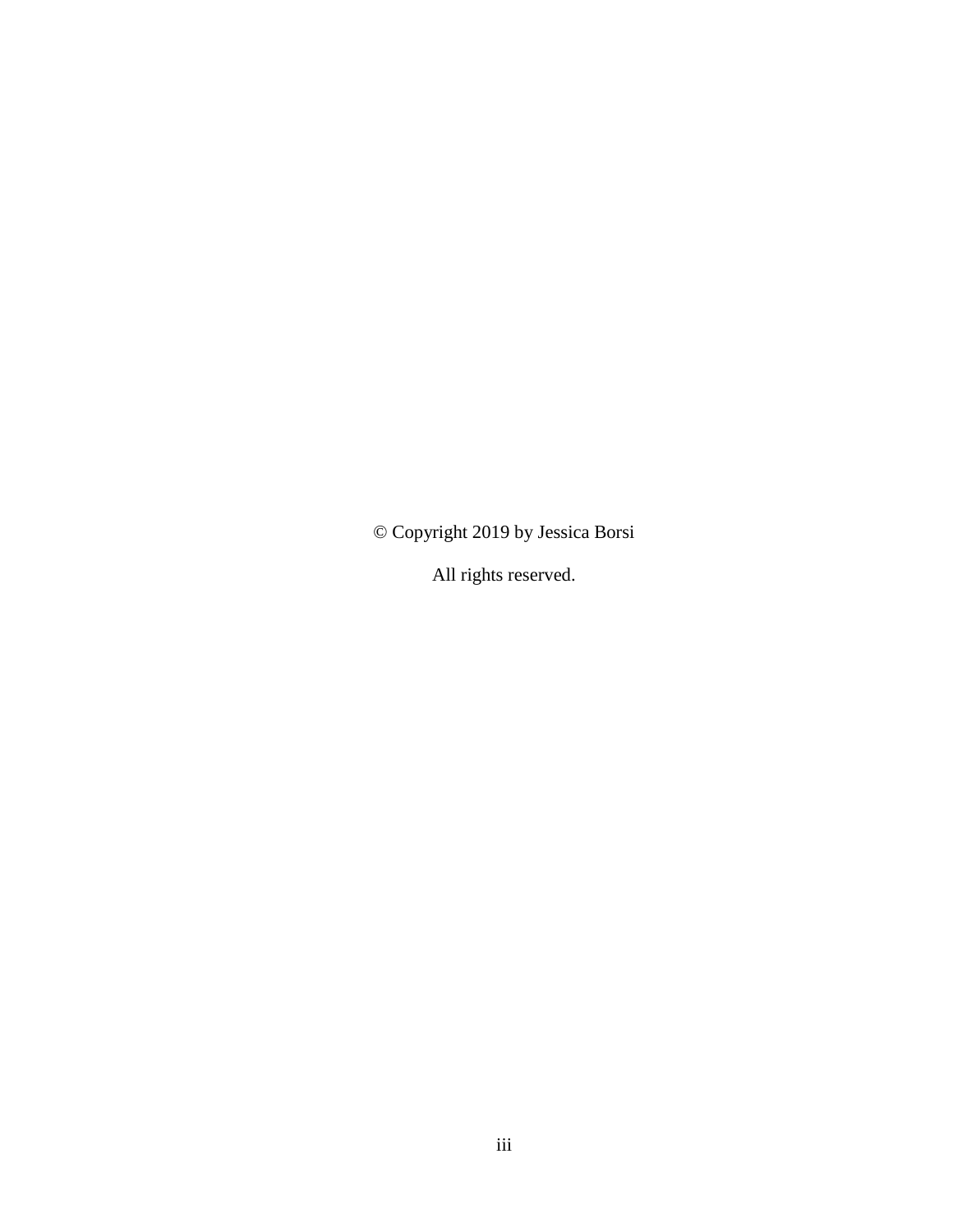#### ACKNOWLEDGMENTS

Thank you to the members of my thesis committee, Lynne Barrett and Vernon Dickson, for their time, support, and guidance. Special thanks to my thesis director Les Standiford for challenging my ideas, helping me see options I didn't know were there, and always encouraging me to do my best.

Thank you to my dad, Frank Borsi, and to Joyce Sweeney for believing I could do this. Thank you to Victoria Calderin, Jessica Dealing, and Stephanie Selander for always being willing to read my work and give me their honest opinions and suggestions. Thank you to the FIU Creative Writing program as a whole for not only teaching me to be a better writer but also a better person.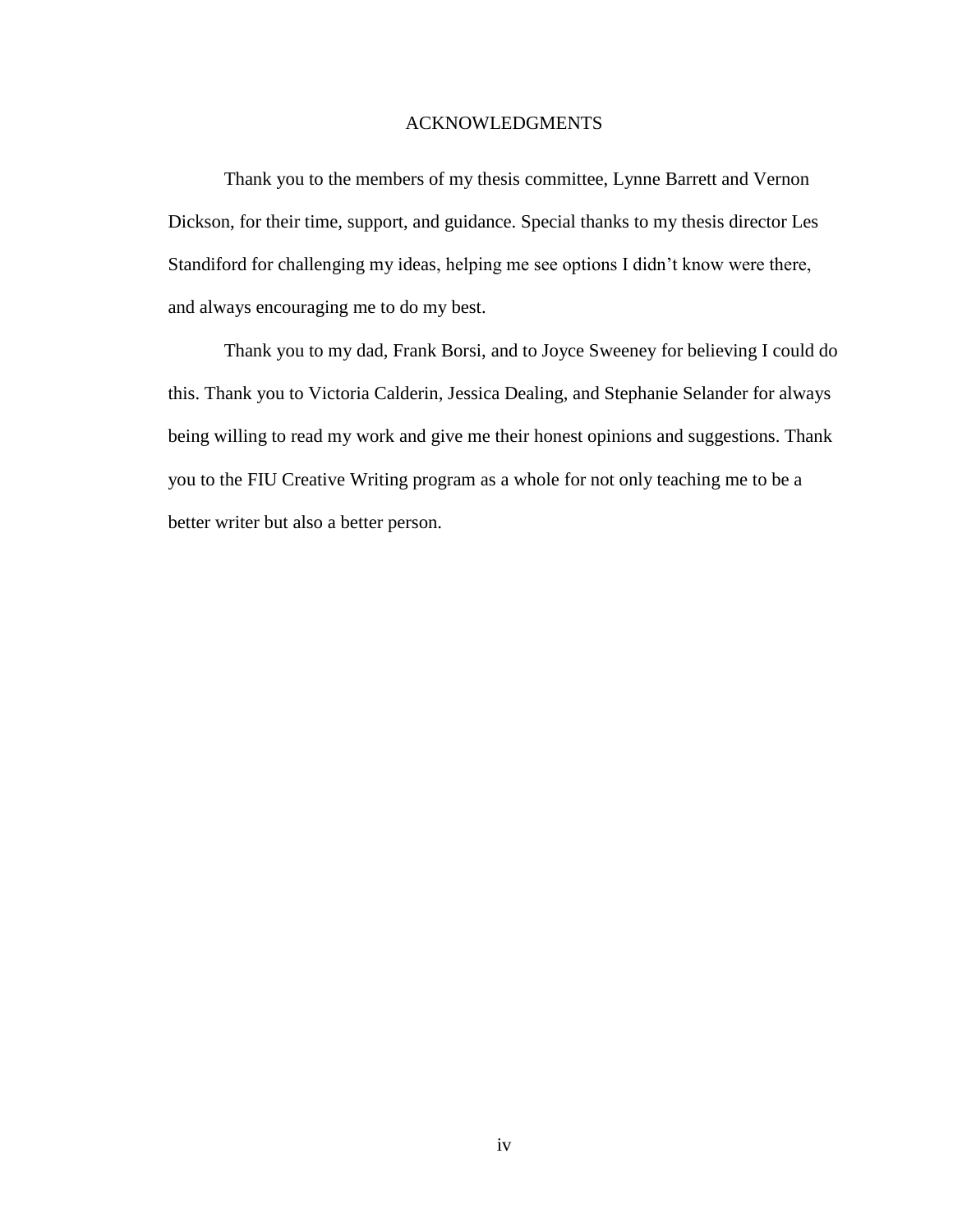### ABSTRACT OF THE THESIS

### ENFORCER BLUES

by

Jessica Borsi

Florida International University, 2019

Miami, Florida

Professor Les Standiford, Major Professor

The science fiction novel ENFORCER BLUES follows cyborg and mob enforcer Gregory Rikard as he becomes involved with a conspiracy on Mars.

Ex-soldier and cyborg Gregory Rikard and his partner Platina work unwillingly for a crime syndicate until a charismatic stranger offers them the chance to rebel in the hope of claiming a better life. But when Rikard steals a dangerous prototype for the rebellion, he'll be forced to choose between his own interests, the future of Mars, and a single innocent life.

Like Phillip K. Dick's "Do Androids Dream of Electric Sheep," ENFORCER BLUES explores the relationship between the biological, the technological, and those caught in the middle.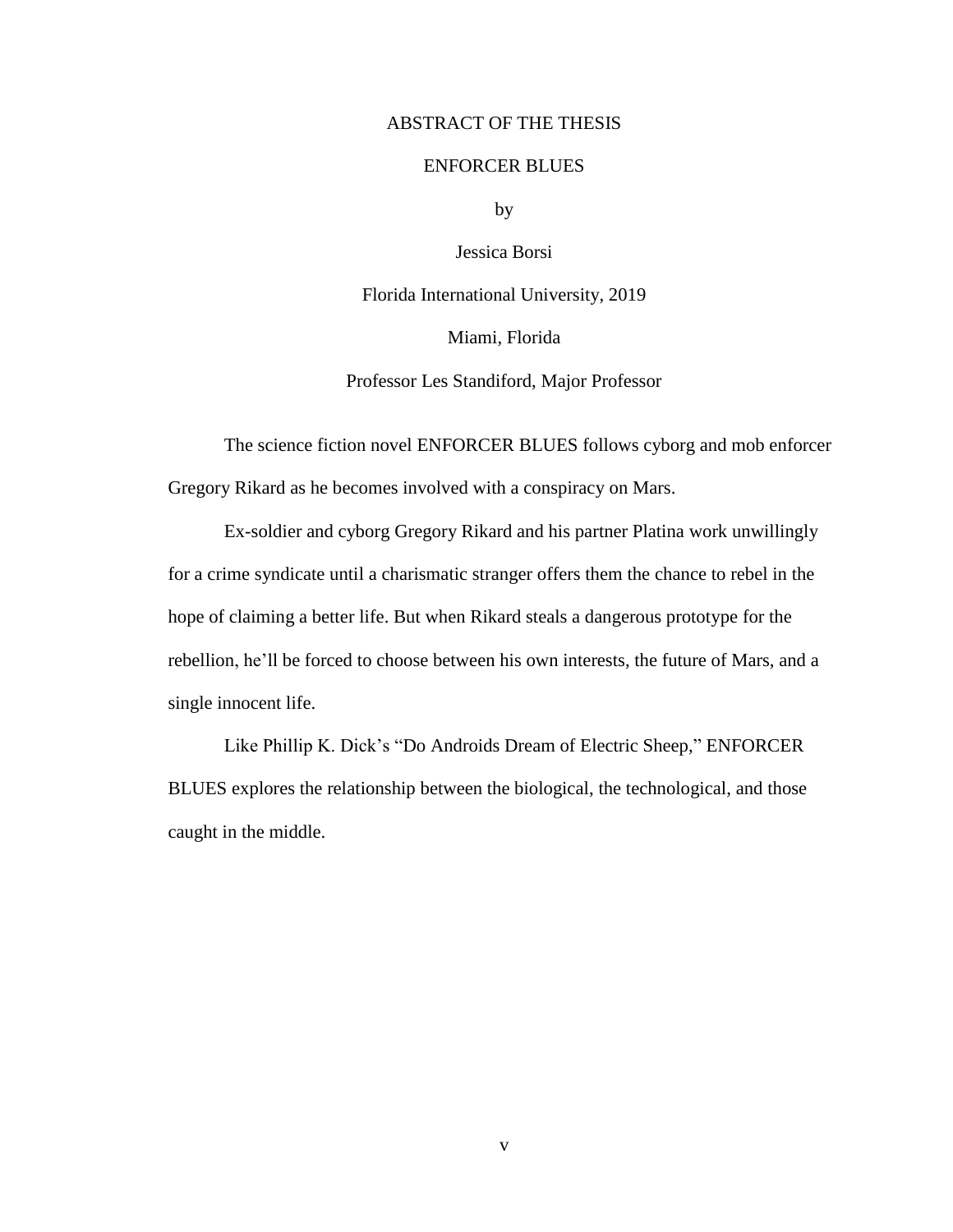| <b>CHAPTER</b> | PAGE |
|----------------|------|
|                |      |
|                |      |
|                |      |
|                |      |
|                |      |
|                |      |
|                |      |
|                |      |
|                |      |
|                |      |
|                |      |
|                |      |
|                |      |
|                |      |
|                |      |
|                |      |
|                |      |
|                |      |
|                |      |
|                |      |
|                |      |

# TABLE OF CONTENTS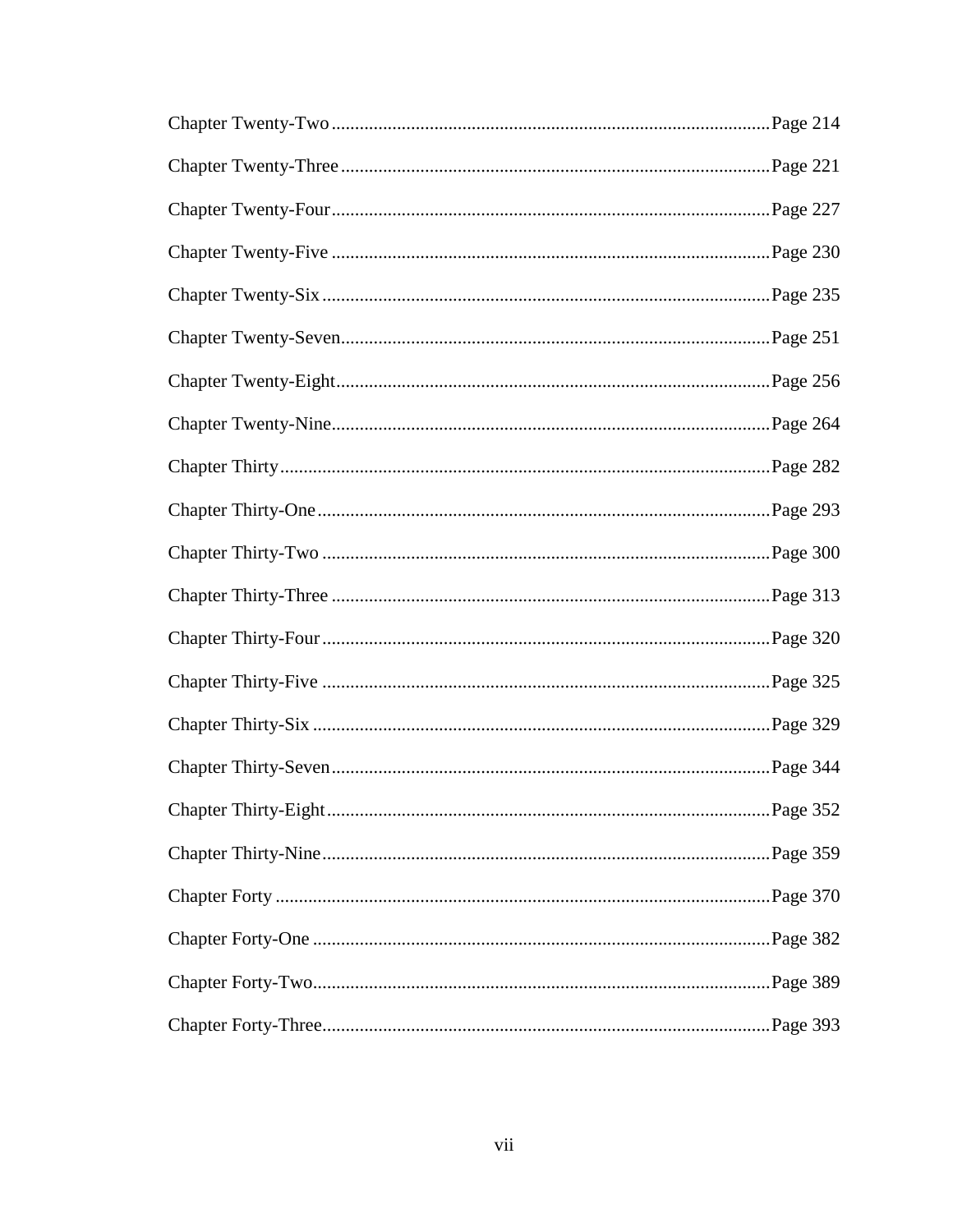Enforcer Blues

Chapter One:

On the morning of the Burr Laboratory job, I chose to watch the sun rise over Lake Superior. I kept the vantage low, roughly head-height, so it might feel, just for a minute, like I wasn't standing in my efficiency's kitchen, on Mars, staring at a screen. There was a chop to the water that suggested wind, and I tried to imagine what I'd hear and smell if I were standing on that beach, on Earth. The natural white noise of the rolling waves was easy to imagine. Maybe a gull or two flew overhead, crying out. There was a chill in the air this early, but I could still smell the sun-warmed water and—

The air filtration system hissed, long and loud. Ozone-tinged air puffed past my face, and I caught the sharp scent of iron. Smells like Mars.

I focused on the screen again, on Lake Superior, but whatever pre-dawn magic that had been there was gone. Some days the illusion worked better than others. Today I was a planet away and it felt like it.

"Do you have to do that now?" I asked over my shoulder.

"Elevated levels of carbon dioxide detected in the kitchen," Binks, my little robot butler, replied. "Continued exposure will harm your lungs, Gregory Rikard."

"That's because I'm standing here. Breathing."

Binks looked like a toy, two feet tall and all rounded edges. He balanced his cylindrical, pill-shaped body on a single wheel like a unicycle, rolling back and forth to self-balance. He was a prototype model (read: cheap) of an obsolete Personal Attendant line. All PA robots were programmed to monitor living conditions on Mars. Apartments not part of mission complexes or corporations, especially older ones like mine, were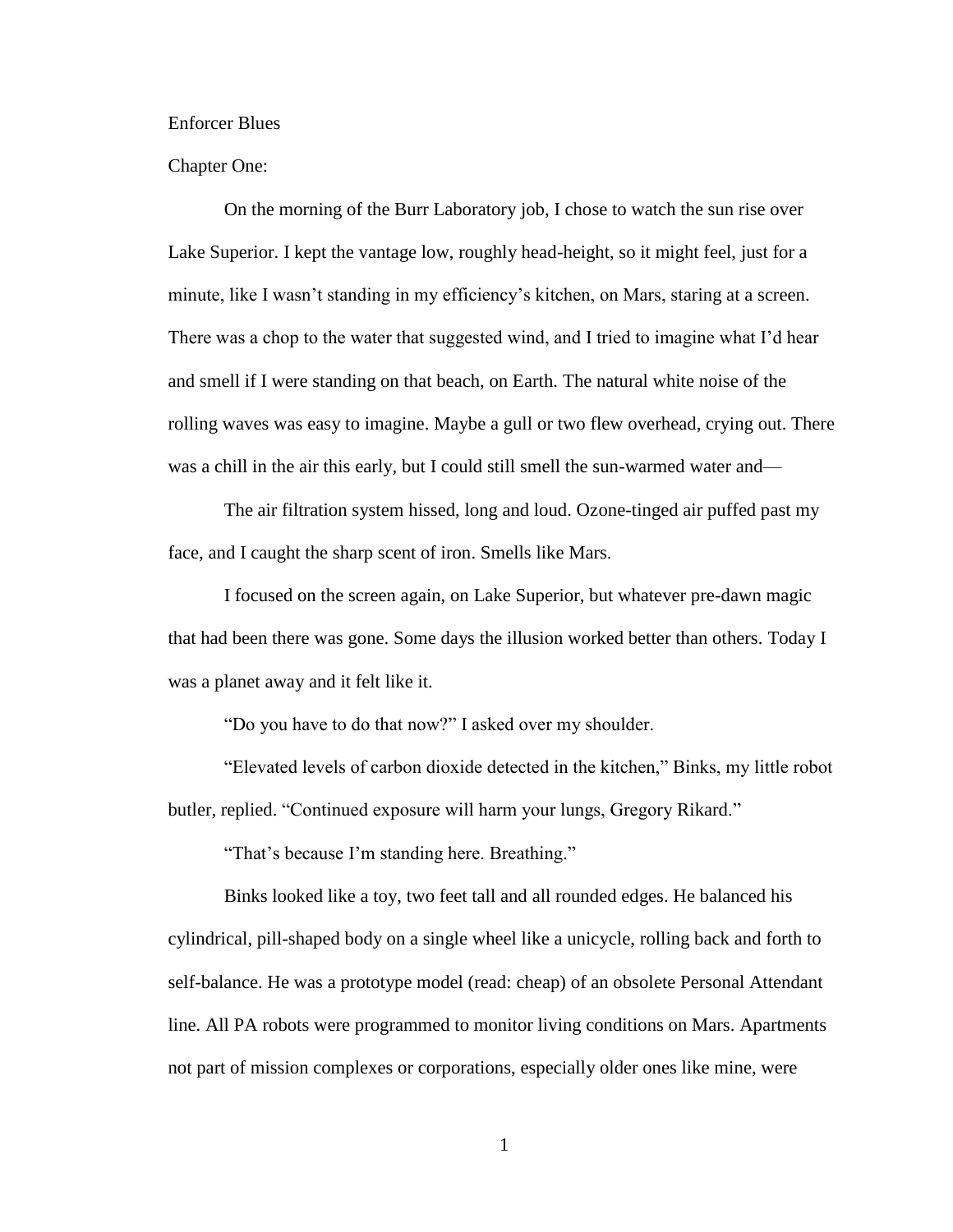notorious for fluctuations in atmosphere. Binks detected and fixed those problems before they affected my ability to breathe. Aside from my tablet, stun gun, and cybernetic eye, he was probably the most important piece of equipment I had to my name.

He hummed. The air filtration system hissed again.

"Could you do that later?"

Binks' blue digital eyes focused on my face and narrowed. "Please excuse my attempts to prevent you from suffocating to death."

And that right there was probably the reason his line was cancelled. It was also why I only paid a grand for tech easily worth five thousand credits. No one wanted a passive aggressive nanny-bot. I probably should have haggled. But—

"Binks," I said, "you know I didn't mean it that way."

"Do I?"

His voice sounded stiff, but that might be because I was used to his moods. Aside from snapping at me a few times a week, he did an excellent job regulating my living space. Since I brought him home, I hadn't once woken up gasping for air.

I turned from Lake Superior to face him properly.

"Well?" Binks bobbled back and forth.

No doubt he was trying to look severe, but his rose-pink shell and large eyes made that impossible. After all, he had been designed to look friendly and care for children. Plus, his near-constant self-balance bobble gave him a kind of drunken swagger. As if robots could get drunk.

Binks sure couldn't, but the tech companies were always looking for the next big way for machines to relate better to us human types. They're just like us—only not at all.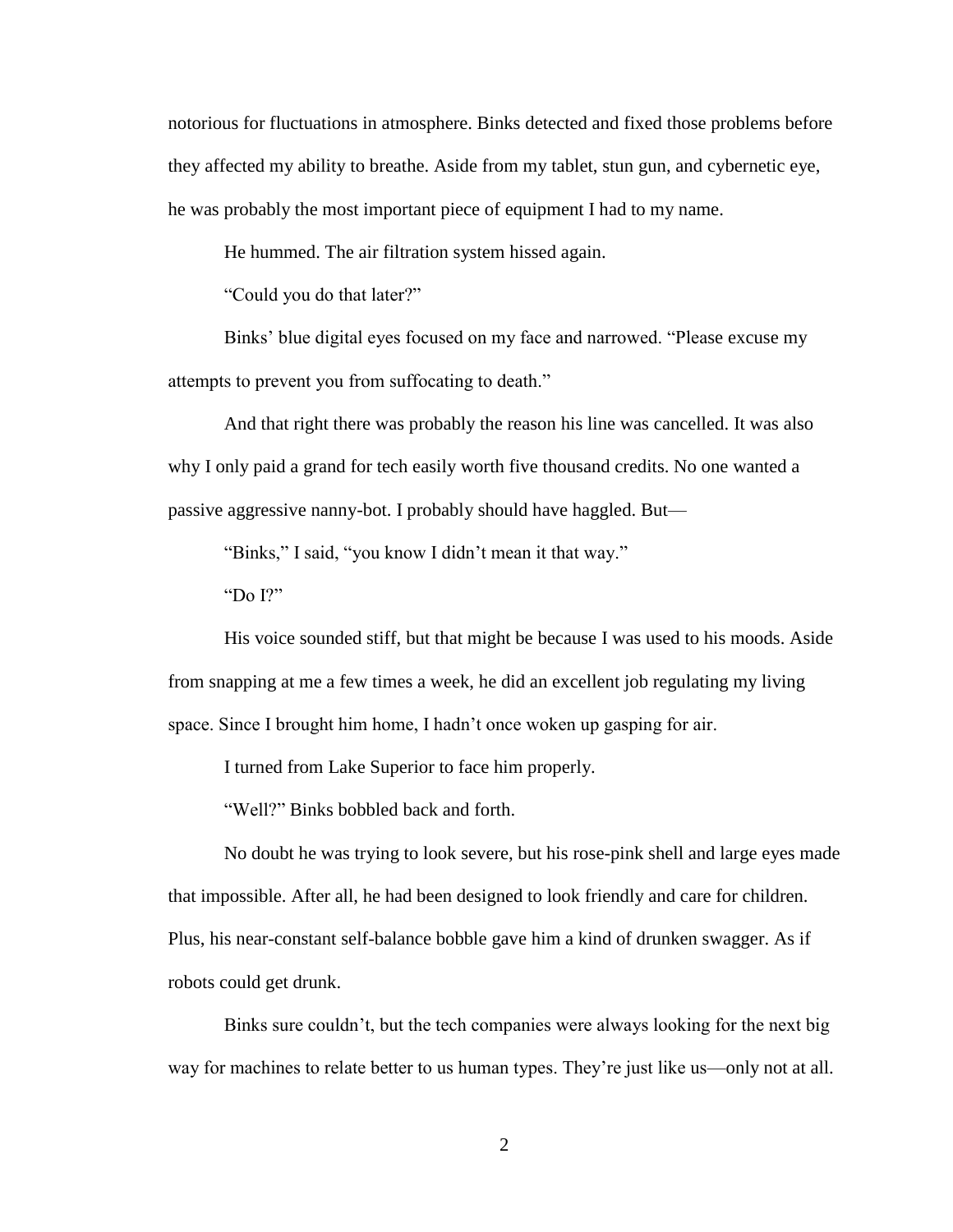I resisted a smile and put on my best serious face. "The air in my apartment was never this clean before you were here."

Binks' eyes opened fully again. "Good. All I ask for is a little appreciation."

I upgraded my expression to imperious. "I appreciate you."

Apparently satisfied, he rolled to my bed on the other side of the room, hunting for dust. "Don't just stand there all sol. You need your medicine," he said.

He was right. I had a job to do, too. "Thanks, Mom."

I watched him zip along my bed, pushing the blankets under the mattress with his pincher hands. For a little guy, he was pretty strong. His designers had been shooting for "nurturing" with Binks' AI enhancements, but they went past it. That didn't surprise me. Programming emotions was tricky, no matter how limited. In the last few years, Positron Design had nailed a few, but they were all negative. Anger, sadness, panic. Positive ones were harder. I'd never seen a convincing one—they were all too upbeat. Saccharine. Maybe people were just more inclined to believe the bad around them. Or maybe that was just me.

Turning back to the sink, I picked up where I left off. I measured a scoop of coffee beans and set about making my morning espresso. My ritual hadn't changed much in the time I'd been on Mars—almost six Mars years, about eleven years Earth Standard. In fact, if my math was right, I was about two weeks out from my "haven't set foot on Earth in this-many-years" anniversary. Maybe I should throw a party, just me and my old buddy Neil and Binks. My partner Platina, too, if she'd come. She wasn't big on parties.

The coffee finished grinding. I spooned it into a mesh capsule and used a tamper to pack it in tight. I ran water through the purifier twice out of habit. By that time the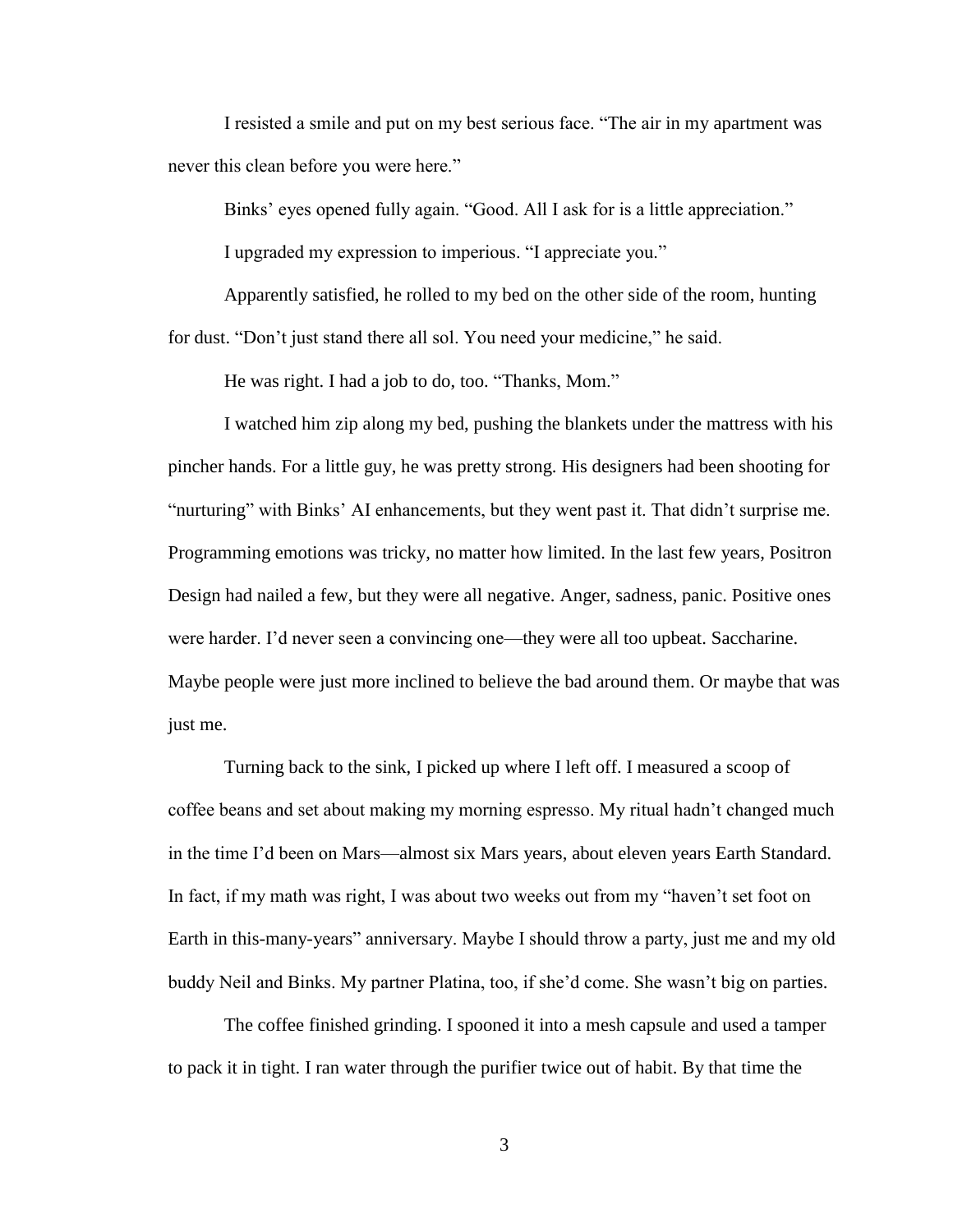machine had gotten hot enough. I loaded the grounds in, flipped the switch, and the warm, nutty smell of coffee chased the ozone away.

I could feel myself really wake up as I stood there, breathing it in.

When it was ready, I picked up the cup with my mechanical right hand. I took my time adjusting the fingers so I wouldn't spill or crush the little glass cup. I concentrated fully on it, testing the grip.

My prosthetics allowed for a full range of movement despite the loss of my right arm and left leg in the war—the Unification, they call it now—back on Earth. And I could see, kind of, with my false right eye. It was more like impressions of the world, not as sharp as my natural eye, but somehow more exact, like looking through just one side of a binocular. My depth perception wasn't great, but the replacements allowed me to see, run, and function like a normal human. Well, cyborg, technically.

My artificial parts weren't as sophisticated as top of the line versions, in function or look. But my prostheses weren't there to look pretty. They worked just as well as exposed metal, wire, and mesh as they would if they were fitted with expensive fake skin. The cheap stuff burns right off. I have empirical evidence.

I balanced the cup between thumb and forefinger. Keeping my arm under control, I brought the cup to my nose. This close, the smell was heady and a little bitter.

Crushing things on accident happened more often than I liked to admit, so I gave myself this test every morning. All it took was for my attention to wander for a moment and voila. I had a whole toolbox of broken stuff. And I avoided shaking people's hands.

But, hell, I didn't have to worry about burning myself.